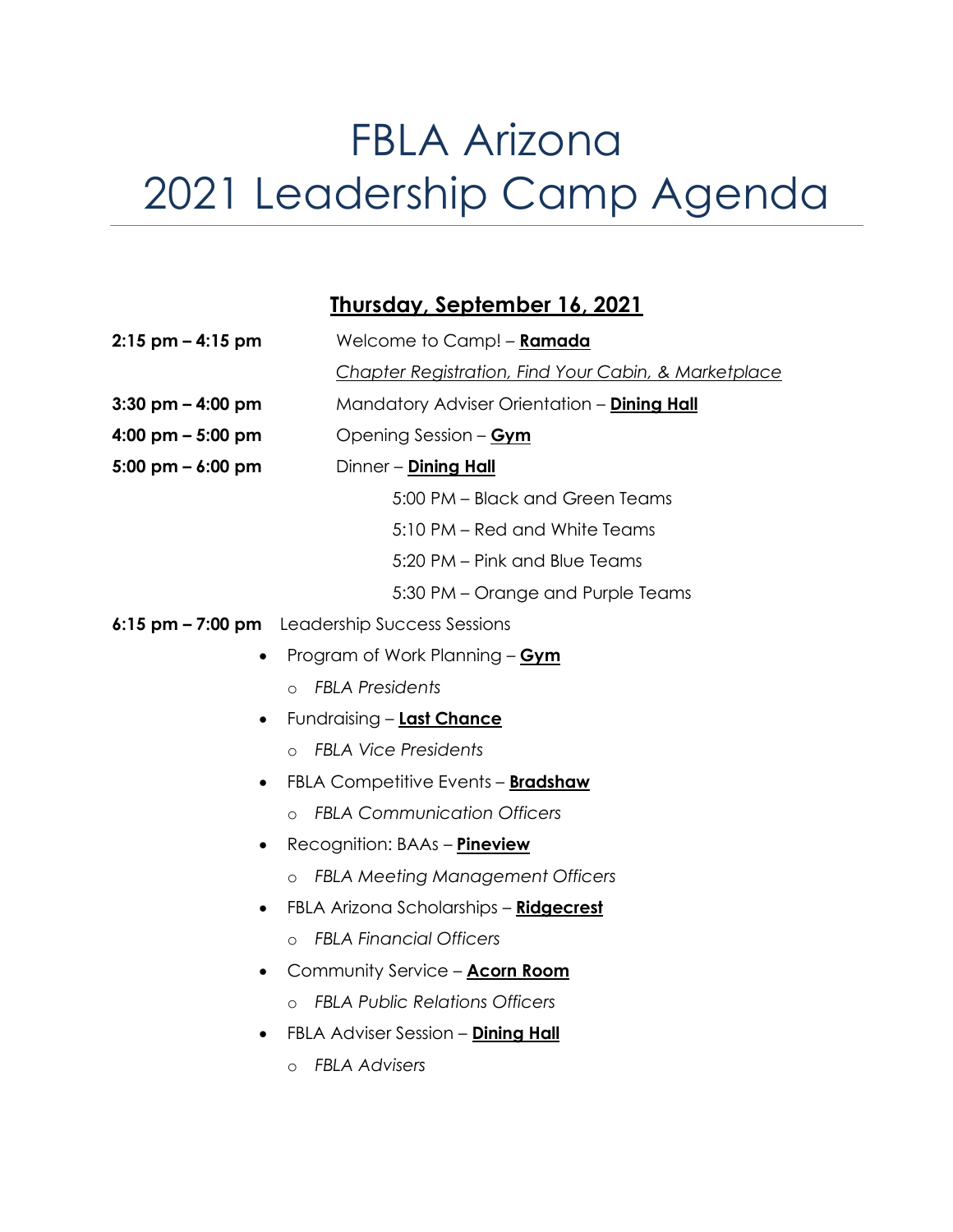**7:15 pm – 8:45 pm** Color Team Madness – Meet Your Team

|            | <b>GREEN TEAM</b>                            | Ridgecrest         | <b>BLACK TEAM</b> | <b>Bradshaw</b>    |
|------------|----------------------------------------------|--------------------|-------------------|--------------------|
|            | ORANGE TEAM                                  | <b>Acorn Room</b>  | PINK TEAM         | Ramada             |
|            | <b>RED TEAM</b>                              | Pineview           | WHITE TEAM        | <b>Dining Hall</b> |
|            | <b>BLUE TEAM</b>                             | <b>Last Chance</b> | PURPLE TEAM       | Gym                |
|            | 9:00 pm $-$ 9:15 pm Color Team Rally $-$ Gym |                    |                   |                    |
|            | $9:15$ pm $-10:30$ pm $D$ odgeball $-$ Gym   |                    |                   |                    |
| $10:30$ pm | Cabin Time                                   |                    |                   |                    |
|            |                                              |                    |                   |                    |

**11:00 pm** Lights Out

## **Friday, September 17, 2021**

| 8:00 am – 8:45 am                    | Breakfast - <b>Dining Hall</b>                                          |  |  |  |
|--------------------------------------|-------------------------------------------------------------------------|--|--|--|
|                                      | 8:00 am – Red and White Teams                                           |  |  |  |
|                                      | 8:10 am - Pink and Blue Teams                                           |  |  |  |
|                                      | 8:20 am – Orange and Purple Teams                                       |  |  |  |
|                                      | 8:30 am - Black and Green Teams                                         |  |  |  |
| $8:45$ am $-$ 9:00 am                | Color Team Rally - Ramada                                               |  |  |  |
| $9:00$ am - 10:45 am                 | Color Team Madness - Football Field                                     |  |  |  |
| 10:45 $\text{am} - 11:15 \text{ am}$ | Take a Break!                                                           |  |  |  |
| 11:15 $am - 12:00$ pm                | Leadership Success Sessions                                             |  |  |  |
|                                      | Being an FBLA President! - Gym<br>$\bullet$                             |  |  |  |
|                                      | Being an FBLA Vice-President! - Ridgecrest<br>$\bullet$                 |  |  |  |
|                                      | Being an FBLA Communication Leader! - <b>Bradshaw</b><br>$\bullet$      |  |  |  |
|                                      | Being an FBLA Finance Leader! - <b>Pineview</b><br>$\bullet$            |  |  |  |
|                                      | Being an FBLA Meeting Management Leader! - <b>Last Chance</b>           |  |  |  |
|                                      | Being an FBLA Public Relation Officer! - <b>Acorn Room</b><br>$\bullet$ |  |  |  |
|                                      | Being an FBLA Adviser! - Dining Hall<br>٠                               |  |  |  |
| 12:00 pm $-$ 12:45 pm                | Lunch - Dining Hall                                                     |  |  |  |
|                                      | 12:00 pm – Pink and Blue Teams                                          |  |  |  |
|                                      | 12:10 pm - Orange and Purple Teams                                      |  |  |  |
|                                      | 12:15 pm – Black and Green Teams                                        |  |  |  |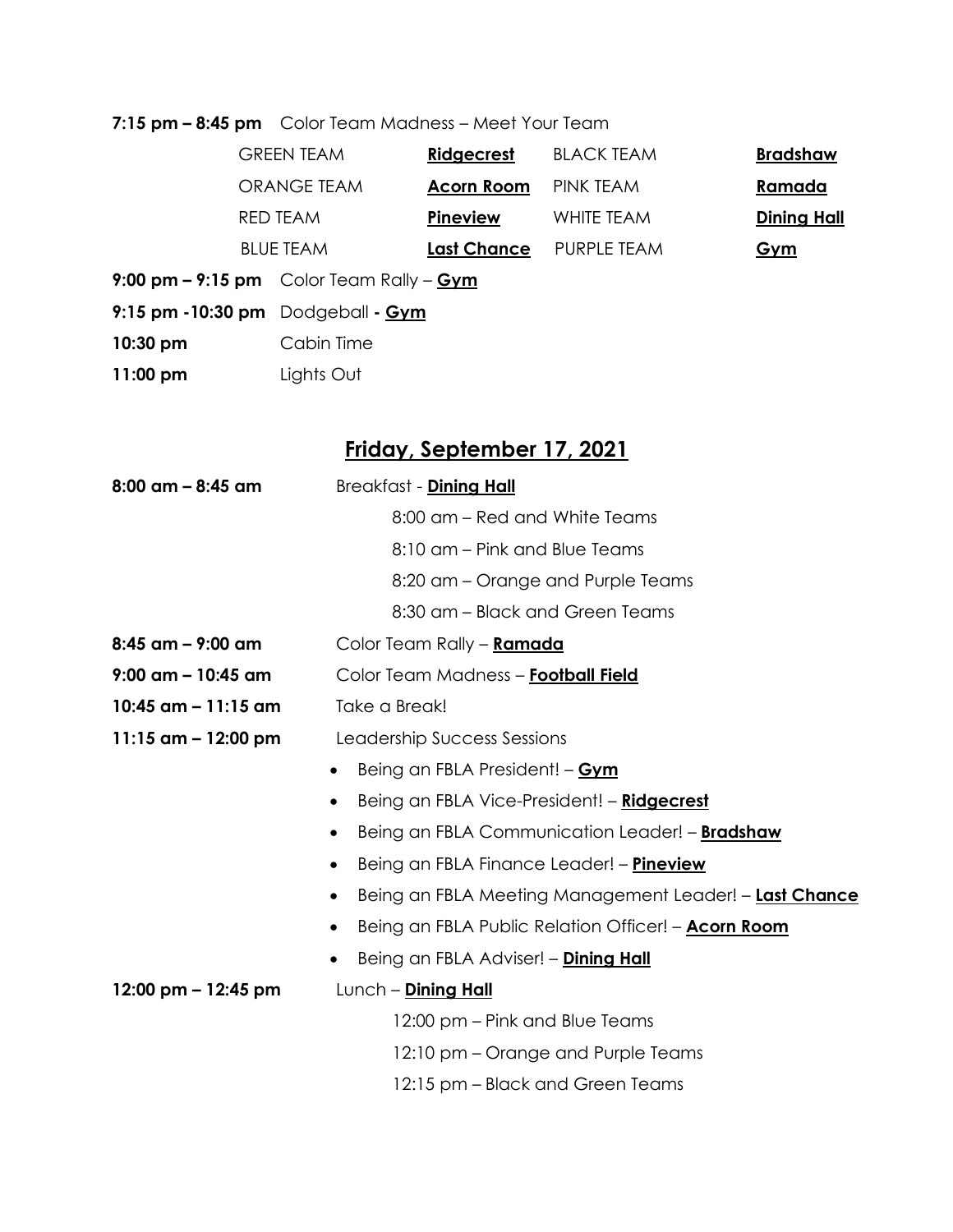|                                                             |                    |                                         |                            |                 | 12:30 pm – Red and White Teams                             |                    |
|-------------------------------------------------------------|--------------------|-----------------------------------------|----------------------------|-----------------|------------------------------------------------------------|--------------------|
| 12:45 pm $-$ 1:45 pm                                        |                    | Camp Photo! - Gym, Rock, Bleachers???   |                            |                 |                                                            |                    |
| $1:45$ pm $-3:00$ pm                                        |                    | Color Team Madness - Back to the Field! |                            |                 |                                                            |                    |
| $3:00 \text{ pm} - 5:00 \text{ pm}$                         |                    | Regional and Local Chapter Meetings     |                            |                 |                                                            |                    |
|                                                             |                    | FBLA Region 1:<br>$\bullet$             |                            | <b>Bradshaw</b> |                                                            |                    |
|                                                             |                    | FBLA Region 2:<br>$\bullet$             |                            | <b>Pineview</b> |                                                            |                    |
|                                                             |                    | $\bullet$                               | FBLA Region 3:             |                 | Ridgecrest                                                 |                    |
|                                                             |                    | FBLA Region 4:<br>$\bullet$             |                            | <u>Gym</u>      |                                                            |                    |
|                                                             |                    | FBLA Region 5:                          |                            | <u>TBD</u>      |                                                            |                    |
| $5:00 \text{ pm} - 5:45 \text{ pm}$                         |                    | Dinner - Dining Hall                    |                            |                 |                                                            |                    |
|                                                             |                    |                                         |                            |                 | 5:00 pm – Orange and Purple Teams                          |                    |
|                                                             |                    |                                         |                            |                 | 5:10 pm – Black and Green Teams                            |                    |
|                                                             |                    |                                         |                            |                 | 5:20 pm – Red and White Teams                              |                    |
|                                                             |                    |                                         |                            |                 | 5:30 pm – Pink and Blue Teams                              |                    |
| 6:00 pm - 7:00 pm Color Team Madness - Meet with Your Team! |                    |                                         |                            |                 |                                                            |                    |
|                                                             | <b>GREEN TEAM</b>  |                                         | <b>Ridgecrest</b>          |                 | <b>BLACK TEAM</b>                                          | <b>Bradshaw</b>    |
|                                                             | <b>ORANGE TEAM</b> |                                         | <b>Acorn Room</b>          |                 | PINK TEAM                                                  | <u>Ramada</u>      |
|                                                             | <b>RED TEAM</b>    |                                         | <b>Pineview</b>            |                 | WHITE TEAM                                                 | <b>Dining Hall</b> |
|                                                             | <b>BLUE TEAM</b>   |                                         | <b>Last Chance</b>         |                 | PURPLE TEAM                                                | <u>Gym</u>         |
| 7:00 pm $-$ 9:00 pm Crazy Camp Time!                        |                    |                                         |                            |                 |                                                            |                    |
|                                                             |                    | $\bullet$                               |                            |                 | Campfire and S'mores - <b>Campfire</b>                     |                    |
|                                                             |                    |                                         | Open Gym - Gym             |                 |                                                            |                    |
|                                                             |                    | $\bullet$                               | Bingo - <b>Dining Hall</b> |                 |                                                            |                    |
|                                                             |                    |                                         | Marketplace - Gym          |                 |                                                            |                    |
|                                                             |                    | $\bullet$                               |                            |                 | FBLA Running for State Office Workshop - Ridgecrest (7:00- |                    |
|                                                             |                    | 7:30                                    |                            |                 |                                                            |                    |
| $9:00 \text{ pm} - 10:00 \text{ pm}$                        |                    | Dodgeball: The Final Game - Gym         |                            |                 |                                                            |                    |
| 10:00 pm $-$ 10:30 pm                                       |                    | Lip Sync Battle - <b>Gym</b>            |                            |                 |                                                            |                    |
| 10:30 pm                                                    |                    | Cabin Time                              |                            |                 |                                                            |                    |

**11:00 pm** Lights Out